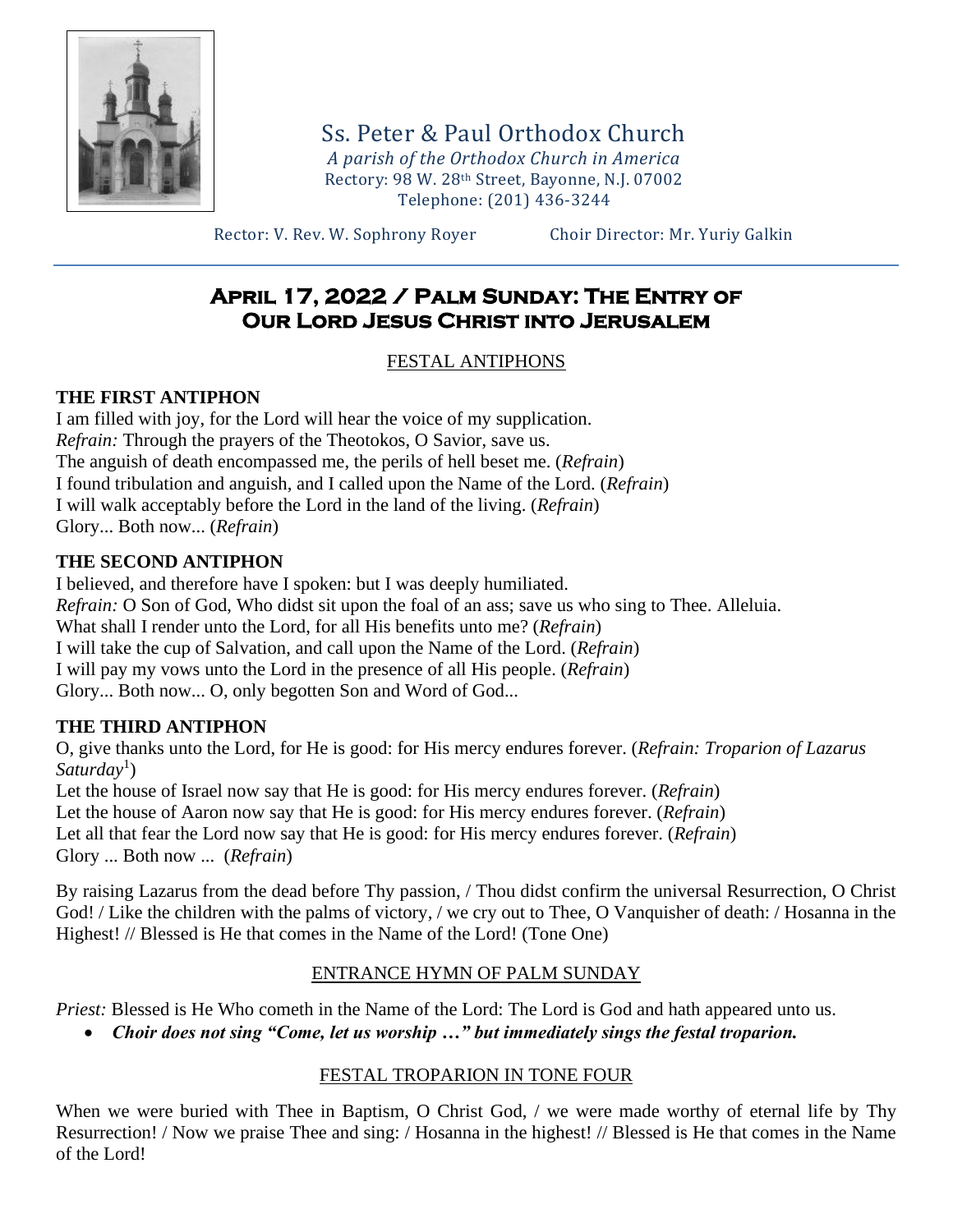- *Do not sing the troparion of Apostles Peter and Paul*
- *Glory to the Father, and to the Son, and to the Holy Spirit; both now and ever, and unto ages of ages. Amen.*

#### FESTAL KONTAKION IN TONE SIX

Sitting on Thy throne in heaven, / carried on a foal on earth, O Christ God! / Accept the praise of angels and the songs of children who sing: // Blessed is He that comes to recall Adam!

### FESTAL PROKEIMENON IN TONE FOUR

Blessed is He that comes in the Name of the Lord! God is the Lord and has revealed Himself to us! *v. O give thanks unto the Lord, for He is good; for His mercy endures forever.*

#### THE EPISTLE

#### **The Reading from the Epistle of St. Paul to the Philippians (4:4-9)**

Brethren, rejoice in the Lord always; again I will say, Rejoice. Let all men know your forbearance. The Lord is at hand. Have no anxiety about anything, but in everything by prayer and supplication with thanksgiving let your requests be made known to God. And the peace of God, which passes all understanding, will keep your hearts and your minds in Christ Jesus. Finally, brethren, whatever is true, whatever is honorable, whatever is just, whatever is pure, whatever is lovely, whatever is gracious, if there is any excellence, if there is anything worthy of praise, think about these things. What you have learned and received and heard and seen in me, these do; and the God of peace will be with you.

#### ALLELUIA IN TONE ONE

Alleluia! Alleluia! Alleluia! *v. O sing to the Lord a new song, for He has done marvelous things! v. All the ends of the earth have seen the salvation of our God.*

### THE GOSPEL

#### **The Reading from the Holy Gospel according to St. John (12:1-18)**

Six days before the Passover, Jesus came to Bethany, where Lazarus who had died was, whom Jesus had raised from the dead. There they made Him a supper; Martha served, and Lazarus was one of those at table with Him. Mary took a pound of costly ointment of pure nard and anointed the feet of Jesus and wiped His feet with her hair; and the house was filled with the fragrance of the ointment. But Judas Iscariot, Simon's son, one of His Disciples (he who was to betray Jesus), said, "Why was this ointment not sold for three hundred denarii and given to the poor?" This he said, not because he cared for the poor but because he was a thief, and as he had the moneybox he used to take what was put into it. Jesus said, "Let her alone, let her keep it for the day of My burial. The poor you always have with you, but you do not always have Me." When the great crowd of the Jews learned that He was there, they came, not only on account of Jesus but also to see Lazarus, whom Jesus had raised from the dead. So the chief priests planned to put Lazarus also to death, because on account of him many of the Jews were going away and believing in Jesus. The next day a great crowd who had come to the feast heard that Jesus was coming to Jerusalem. So they took branches of palm trees and went out to meet him, crying, "Hosanna! Blessed is He Who cometh in the Name of the Lord, the King of Israel!" And Jesus found a young donkey and sat upon it; as it is written, "Fear not, daughter of Zion; behold, your king is coming, sitting on a donkey's colt!" His Disciples did not understand this at first; but when Jesus was glorified, then they remembered that this had been written of Him and had been done to Him. The crowd that had been with Jesus when He called Lazarus out of the tomb and raised him from the dead bore witness. The reason why the crowd went to meet Jesus was that they heard He had done this sign.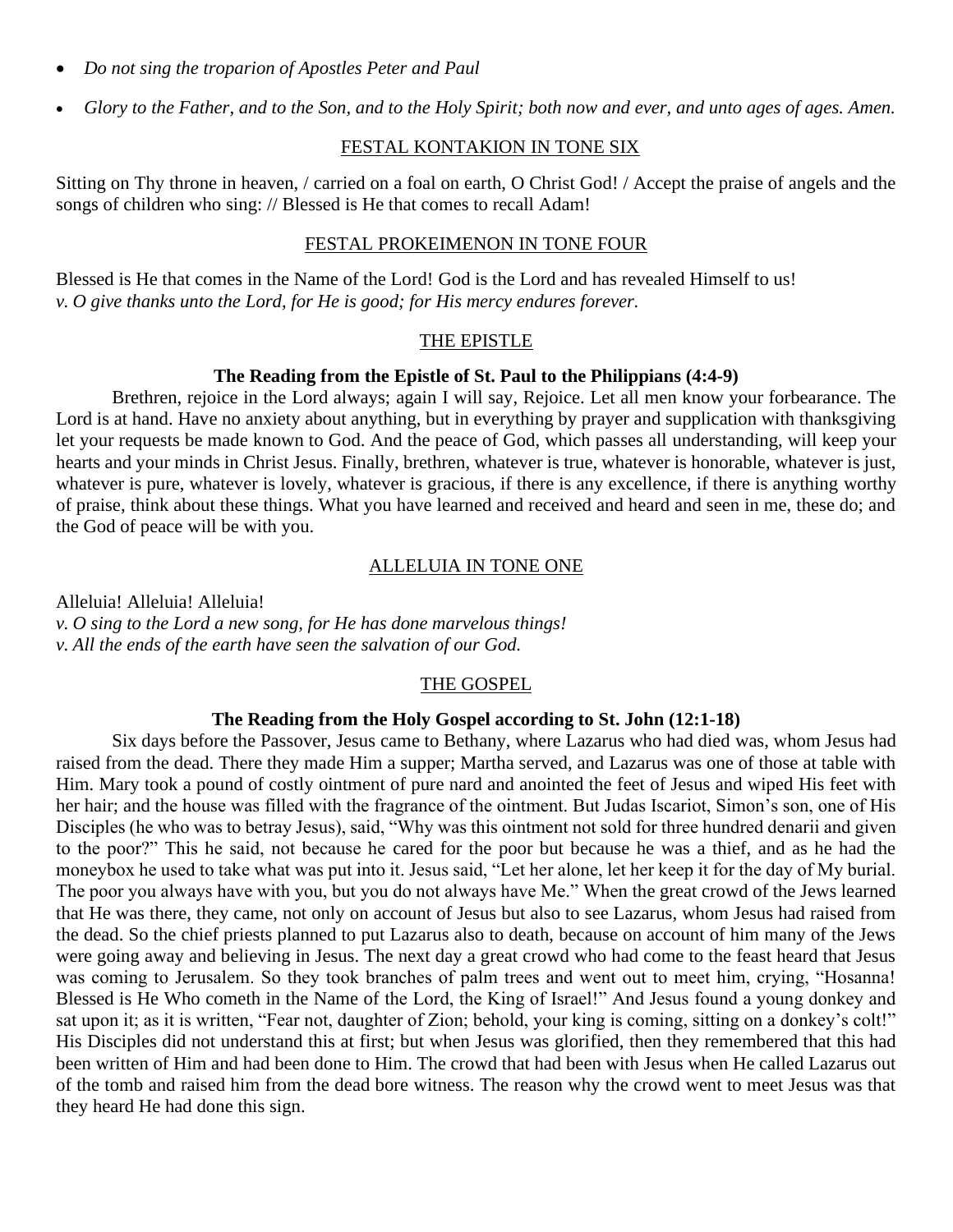• *Instead of "It is truly meet…," we sing the following:*

God the Lord hath appeared unto us; let us celebrate the Feast, and let us rejoice and magnify Christ. With palms and branches let us raise our voices unto Him with praise, saying: Blessed is He that cometh in the Name of the Lord, our Savior.

#### FESTAL COMMUNION HYMN

Blessed is He Who cometh in the Name of the Lord! God is the Lord and has revealed Himself to us! Alleluia! Alleluia! Alleluia!

#### UPCOMING SERVICES

6:00 PM (Wednesday) – Akathistos of the Divine Passion 9:30 AM (Thursday) – Vesperal Divine Liturgy 6:00 PM (Thursday) – Matins w. 12 Passion Gospels 4:00 PM (Friday) – Vespers & Matins w. Lamentations 9:30 AM (Saturday) – Vesperal Divine Liturgy 11:30 PM (Saturday) – Midnight Office & Paschal Matins 9:20 AM (Sunday) – Paschal Hours & Divine Liturgy

### TODAY'S SPECIAL OFFERINGS

**Altar Vigils** offered by John and Helen Wanko in memory of Andrew Wanko (anniversary of birth). **Sanctuary Lamp** offered by Fr. W. Sophrony Royer in memory of Walter Royer.

### TODAY'S SAINTS

Saints commemorated on April 17th: Hieromartyr Simeon, Bishop in Persia, and Companions; St. Acacius, Bishop of Melitene; Martyr Adrian of Corinth; St. Agapetus, Pope of Rome; St. Macarius, Archbishop of Corinth; St. Zosimas, Abbot of Solovki; Uncovering of the relics of St. Alexander, Abbot of Svir.

### BLESSING OF EASTER FOOD BASKETS

The blessing of Easter food baskets will be at 4:00 PM on Saturday, April 23, 2022 in the church hall. Wearing of facial masks is optional, but please maintain social distance between persons or family groups.

### VOLUNTEERS NEEDED

Volunteers are needed to sit in the church in shifts from 12:00 p.m. to 11:00 p.m. on Holy Saturday (April 23rd), so that we may keep the church open to the public all day.

### PASCHAL REPAST

A Paschal repast is being held at the Carpathian Club Hall after Divine Liturgy on Easter Sunday, April 24, 2022. All parishioners and visitors are welcome!

### BLESSING OF GRAVES

Graves at Bay View Cemetery in Jersey City shall be blessed on Bright Saturday (April 30, 2022), starting at 10:00 AM, followed by Evergreen and Rosedale cemeteries. Russ Wyskanycz will organize the scheduling of grave blessings at Graceland Cemetery. Please call the Rectory at (201) 436-3244 to schedule appointments for grave blessings at other cemeteries. Please write a list of all the names of the reposed persons whose graves you are having blessed on that day to give to Fr. Sophrony upon his arrival at Bay View Cemetery and at Graceland Cemetery (gather at the DeMay monument in Bay View and at the "Russian" Cross at Graceland).